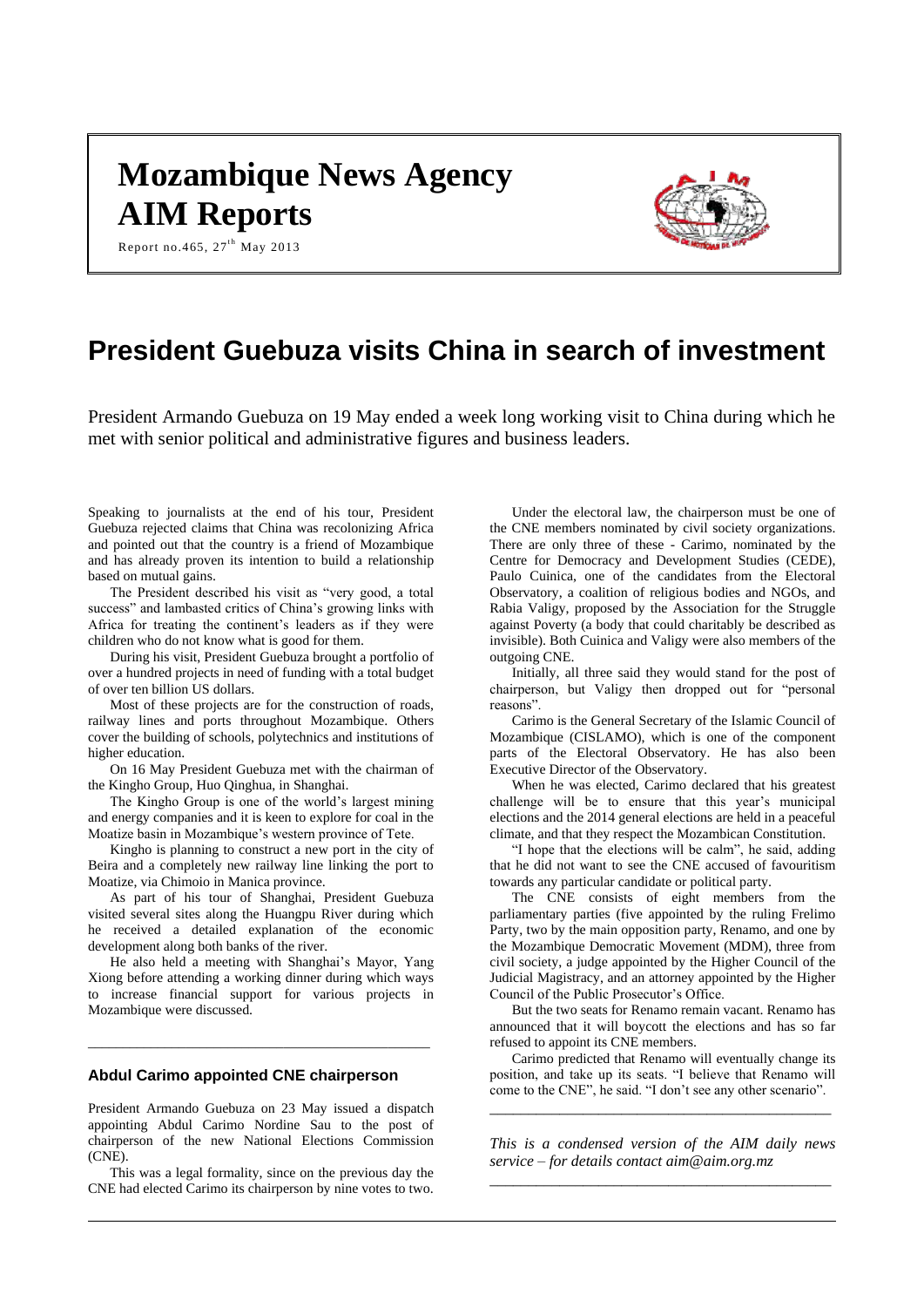#### **Health strike hits patient care**

As of 26 May, there is no sign of an end to the doctors' strike called by the Mozambican Medical Association (AMM) in pursuit of a demand for a 100 per cent rise in doctors' basic wages. However, the Health Ministry says it is confident that the great majority of doctors and other health workers are ignoring the strike call.

At a press conference in Maputo on 24 May, Ministry spokesperson Francelina Romao said that, despite the strike, all health units in the country are functioning, although there remain what she called "isolated problems".

Romao said that many of the health professionals who went on strike earlier in the week had returned to work. This has allowed the government to dispense with the services it requested from NGOs and other agencies, as an emergency measure, in several parts of the country, notably the central provinces of Sofala and Manica.

She warned that the Ministry of Health will apply the disciplinary measures envisaged in the General Statute of State Employees to those health workers who remain absent from their posts.

Romao stressed that the Ministry is willing to enter a dialogue with the AMM in order to reach agreement on the matters covered by the memorandum of understanding which ended the first doctors' strike in January.

She suggested that subsequently, or simultaneously, the Ministry could meet with representatives of the second striking organization, the Commission of United Health Professionals (PSU).

But the AMM President, Jorge Arroz, claimed that the Ministry has not given any formal response to the Association since the start of the strike on 20 May. The strike would therefore continue "until the problems which trouble health workers are solved".

When reporters visited health units in Beira, they found that they were open, but with large queues, caused by the absence of some doctors, particularly specialists.

In Manica, the situation is described as "stable". Seven doctors joined the strike on 20 May, but five have subsequently returned to work. Of the two remaining strikers, one is in the main hospital in the provincial capital, Chimoio, and the other is in Machaze district. There are 49 Mozambican doctors in Manica, 26 of whom work in the Chimoio hospital.

In the northern province of Nampula. The majority of those who had taken strike action were back at their posts by the end of the week.

In Zambezia province, the provincial chief doctor, Epifanio Mahagajo, called a press conference on 24 May to announce that doctors in this part of the country had not joined the strike, and that patients are being seen in all Zambezia health units without any limitation. He said that, while the demands posed by the AMM may be legitimate, the key needs were to treat patients and to prioritise dialogue.

Despite Mahagajo's optimism, it is known that at least one Zambezi health unit, the Morrumbala District Hospital, could not attend to patients on the first day of the strike, because the doctor and other staff did not appear for work. Mahagajo said he knew nothing about this, and insisted "there is no doctors' strike in Zambezia".

In Gaza and Inhambane provinces, which had been seriously affected by the strike at the beginning of the week, the strikers have been gradually returning to work. Thus in the Gaza town of Chokwe only two of the eight doctors stationed there have not yet returned to work

In Cabo Delgado and Tete provinces, no doctors at all

have gone on strike. In the Cabo Delgado provincial capital of Pemba, reporters from the daily newspaper "Noticias" could personally confirm that there has been no interruption of service in any part of the provincial hospital. Phone calls to all the other significant urban centres in the province confirmed that there was no sign of a strike in any of them.

Maputo has remained the area worst hit by the strike, but even here some of the health centres closed down earlier in the week have re-opened and are functioning, but with limitations. Some of the capital's health units, however, remain closed.

The National Human Rights condition (CNDH) has called for an end to the strike, and for an understanding between the parties involved. Although health workers have a right to strike, the CNDH said, patients have a right to health and to medical care.

A CNDH statement said it was concerned at the fate of children in paediatric wards, pregnant women in maternity wards, people hospitalized in the surgical and general wards, and those in need of psychiatric care. Also of great concern was the situation of HIV/AIDS parents undergoing antiretroviral treatment. If they do not receive their drugs every day, they are at serious risk of losing their lives.

This was a case where fundamental rights – the right to strike and the right to health – are in collision. The CNDH believed that in such situations, the right to health and to life should always be given the top priority.

#### **Mozambique needs to diversify energy sources**

Deputy Minister of Energy Jaime Himede has warned that the Mozambique and the whole southern African region needs to diversify its sources of energy to meet the demand created by industrial development.

Speaking in Maputo on 22 May at the opening ceremony of the conference "Challenges of the Energy Industry", Himede stressed the need to build the infrastructure capable of supporting the development of the industry emerging from the recent discoveries of natural resources.

Himede reminded the audience that, at the current pace of economic and social development, Mozambique will need to increase its electricity generation capacity by at least 100 megawatts a year. This figure does not include the energy required for any further mega-projects, and does not include increased exports of electricity.

According to Himede, Mozambique is looking to close the energy deficit through building new hydroelectricity power stations at Mpanda Nkuwa (Phase I, 1,500 megawatts, and phase II, 900 megawatts), Borama (200 megawatts), Lupata (600 megawatts), Lurio (120 megawatts), and on the north bank of Cahora Bassa (1,245 megawatts).

Himede pointed out that these new power stations will need investments that are beyond the financial capacity of the Mozambican state and will require public-private partnerships.

He added that the development of the energy sector in Mozambique will not be based on one source as the country also has access to natural gas, coal, ethanol and renewable energy capable of ensuring sustainable development.

The chief economist at the bank Millennium-BIM, Omar Mitha, told the conference that future growth in Mozambique depends on supplying energy to small and medium sized enterprises.

According to Mitha, "by 2025 Mozambique could be a developed country that, due to the high levels of growth, might even become the third power in Africa".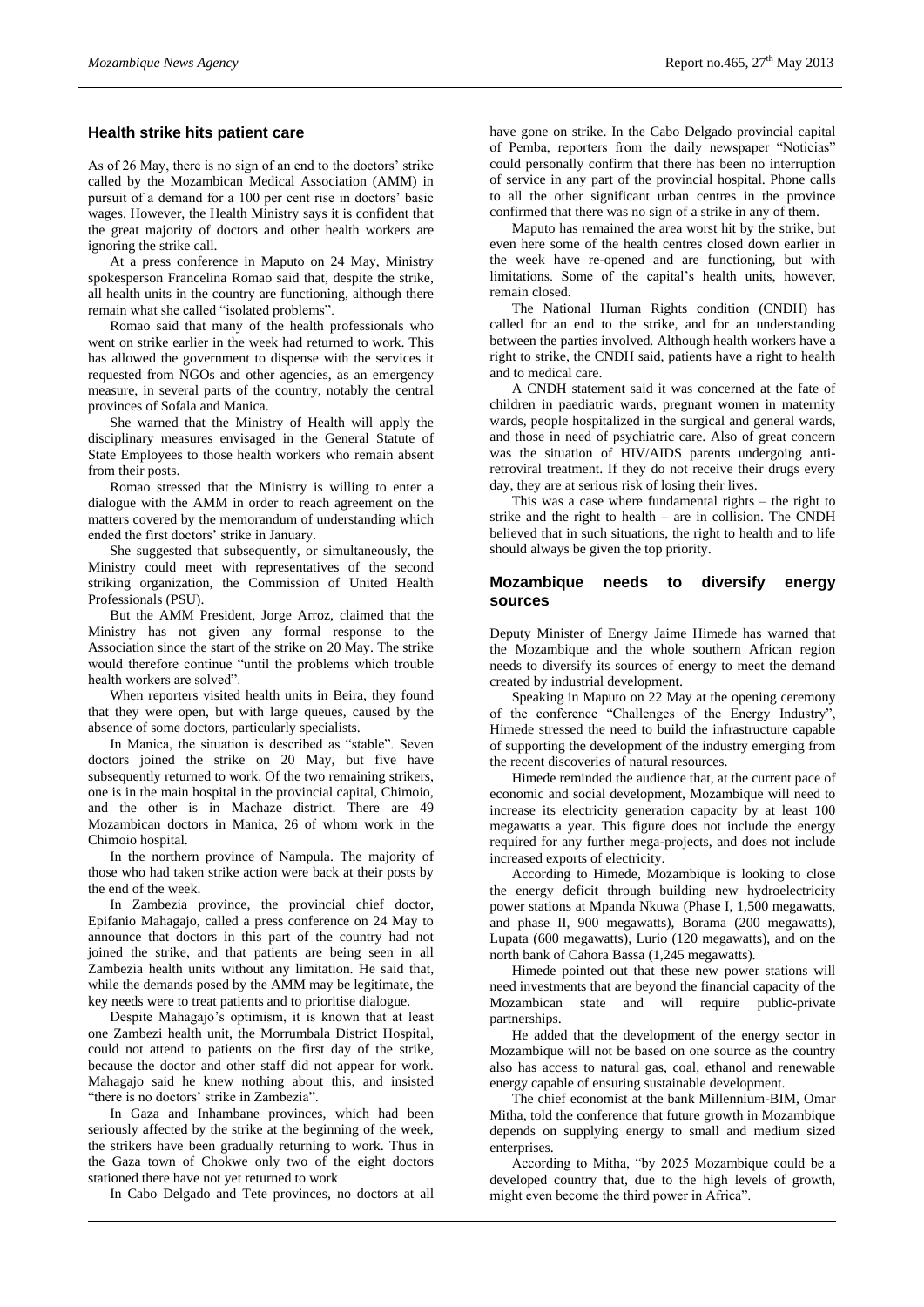# **UN Secretary General believes Mozambique is on track to meet MDGs**

The United Nations Secretary General Ban Ki-moon on 20 May said that he believes that Mozambique is on the right road towards achieving the Millennium Development Goals (MDGs), but warned that there are still challenges to be overcome if the country is to reach all the targets by the deadline of 2015.

The eight MDGs set specific targets on poverty alleviation, education, gender equality, child and maternal health, environmental stability, HIV/AIDS reduction, and the creation of a Global Partnership for Development.

Ban Ki-moon was speaking in Maputo during a round table discussion on the theme "The Millennium Development Goals – The vision post-2015" organised by the Community Development Foundation (FDC) in partnership with the United Nations in Mozambique.

Ban Ki-moon expressed satisfaction at the economic and social progress in Mozambique. He pointed out that most children have access to early schooling and the number of children living beyond their fifth birthday has more than doubled in recent years. He added that progress has been made in providing the population with access to water and sanitation, and boosting women's participation in government, with 40 per cent of deputies being women.

The Secretary General pointed out that Mozambique has seen economic growth over the last few years, and that this has been boosted by the recent discovery of mineral resources and hydrocarbons.

However, he lamented that more than half of the population lives below the national poverty line, more than forty per cent of children are stunted or undernourished, and HIV/AIDS remains a major challenge.

He also pointed out the need for the country to continue to focus on building social and economic infrastructures. This has the potential to make Mozambique an example to the world of sustainable development.

Ban Ki-moon stated, "around the world, wherever we look, the MDGs have brought success. But not complete success. Achievements vary among and within countries. Globally, we are lagging badly on some targets – especially sanitation, which poses a major threat to the health of people and the environment".

He warned that "there are less than 1,000 days to go before the end of 2015. Less than 1,000 days of action. We must focus on where we are falling short and accelerate momentum".

Mozambique is one of fifty countries taking part in consultations about the post-2015 period, and the Community Development Foundation has been working in partnership with the United Nations on these consultations since December 2012, involving six hundred people.

According to the Foundation's president, Graca Machel, people recognised that the country is growing. However, they warned of the continuing social inequality, unemployment, low levels of production and productivity.

The consultations also found strong support for the government to continue paying increased attention to the provision of basic social services such as health, education and sanitation.

Speaking on behalf of the Mozambican government, Amelia Nakhare, the Deputy Minister of Planning and Development, confirmed that the country is making good progress in meeting some of the MDGs but recognised that there are still constraints related to the availability of financial resources.

## **Post flood reconstruction could cost \$517 million**

Reconstruction in Mozambique after the floods of earlier this year could cost \$517 million according to new government figures.

According to the Minister of Planning and Development, Aiuba Cuereneia, of this amount about \$353 million will be for reconstruction in the public sector and \$164 million in the private sector.

The minister was speaking on 3 May in Maputo at the annual review meeting of the donors and funding agencies who provide direct support to the Mozambican state budget, known as the Programme Aid Partners (PAPs) or G-19.

The new figure represents a large increase on the preliminary estimate given on 14 March to the country's parliament, the Assembly of the Republic, by the Minister for State Administration, Carmelita Namashalua.

She said that the figures for damage indicated a need for at least \$322 million– \$309 million for the public sector and \$13 million for the private sector.

Funds are needed for repairing or rebuilding schools, health units, roads, bridges, water supply sources, as well as for food aid and resettlement.

Flooding in January and February affected over 478,000 people and resulted in 117 deaths. In addition, more than 172,000 people were made homeless.

At the beginning of May the World Bank announced the revision of its macro-economic projections for Mozambique, lowering expected annual economic growth for this year from eight to seven per cent.

# **Brick makers block Sena line**

Brick makers from the resettlement area of Cateme, in the western Mozambican province of Tete, on 12 May once again blocked the Sena rail line, preventing coal trains of the Brazilian mining company Vale from making the journey to the port of Beira.

The sabotage of the railway followed a breakdown in negotiations on 10 May between the company and the brick makers over resettlement compensation.

This is the second time in less than a month that the brick makers have prevented Vale from moving its coal. The earlier blockade took place on 16 April, when a group of 500 people, led by young brick makers, halted all movement along the line, until they were dispersed by the police.

The brick makers consider that the compensation of 60,000 meticais (slightly less than \$2,000) paid by Vale when they were resettled is inadequate.

The brick makers have announced a new formula to calculate compensation – this is the annual production of 102,000 bricks at the price of two meticais a bricks multiplied by 50 (the number of years they say they will be unable to produce bricks). This comes to 10.2 million meticais (over \$335,000) each.

Vale says it cannot possibly pay such an amount. Earlier demands by the brick makers were for only 120,000 meticais each.

Tete provincial governor Ratxide Gogo has called for dialogue, but stressed that the people affected should not make demands that cannot be met.

He pointed out that they had received the compensation four years ago, and it makes no sense for them to claim now that the sum was derisory.